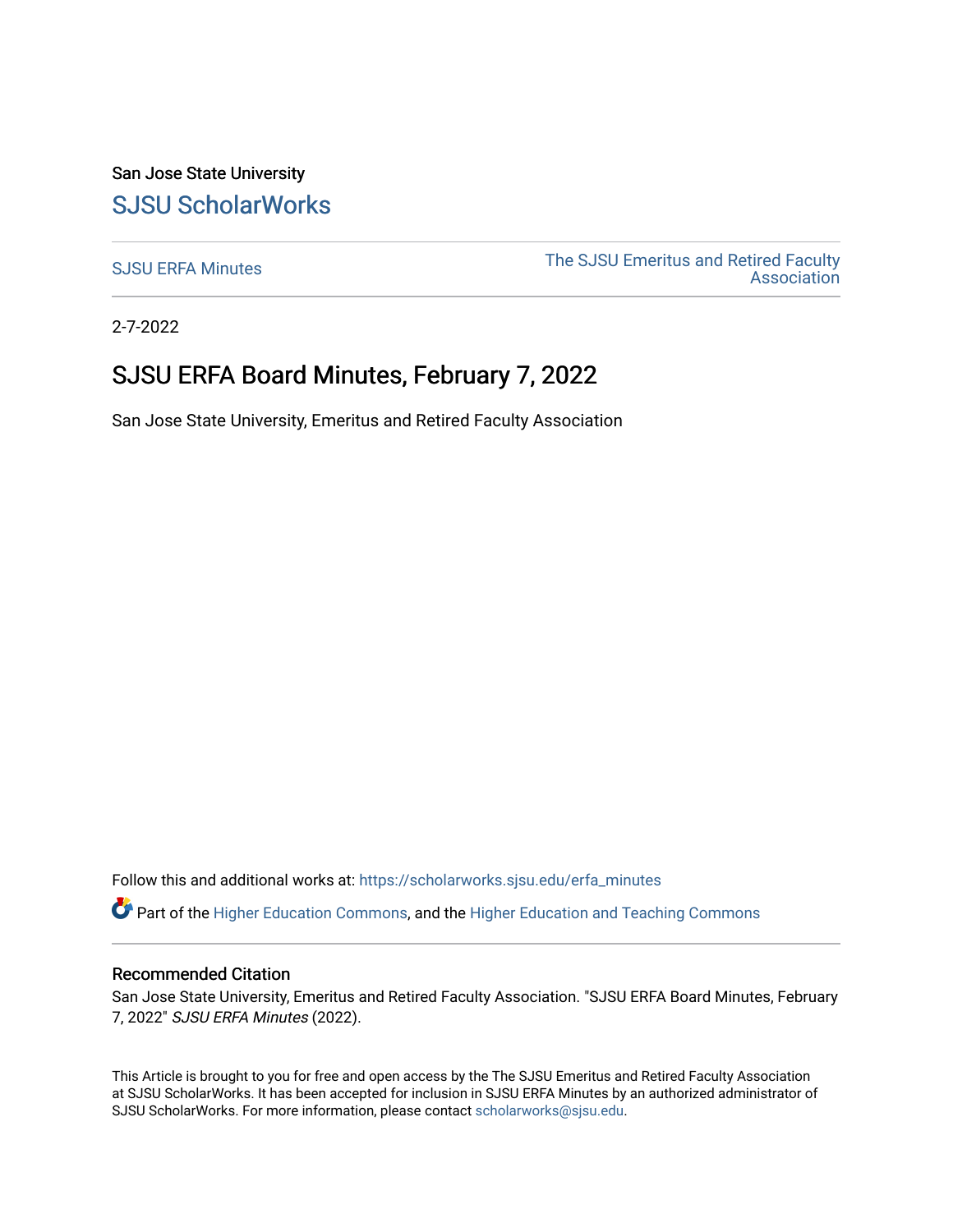# **SJSU ERFA Executive Board Meeting Minutes**

## **Monday, February 7, 2022, 10:00 am via Zoom**

**Members Present:** Celia Bakke, Bill Campsey, Nancie Fimbel, Mary Jo Gorney-Moreno, Tim Hegstrom, Chris Jochim, Don Keesey, Elba Maldonado-Colon, Susan McClory, Bill McCraw, Lucy McProud, Joan Merdinger, Bethany Shifflett, Carmen Sigler, Lonna Smith, Jackie Snell, and Beth Von Till.

**1. Call to order.** President Jackie Snell called the meeting to order at 10:02 a.m.

**2. The Minutes** of January 10, 2022 were approved unanimously.

## **3. Program Committee and Activities Committee (Carmen Sigler, Lonna Smith)**

Carmen reported that Mary Jo hosted a reunion for the School of Nursing with 10 individuals from across the country attending. The next meeting is scheduled for May. Carmen contacted the bus company about our deposit. The company offered to refund the deposit or extend the contract to the end of the year. Carmen requested a refund.

Prior to the Board meeting Carmen distributed a list of potential events for consideration.

- **a. Virtual Presentation to be held in early April**: Possible topics and speakers are listed below.
	- Local Politics: Terry Christensen
	- Climate Change: Mark Shapiro
	- SJSU Academic Senate: Ken Peter
- **b. Local outdoor excursion to be held in late Spring or early Fall.** The proposed site is **Hakone Gardens** in Saratoga.

Several individuals favored a presentation on local politics due to the timeliness of the topic. The committee will contact Terry. Board members also supported a visit to Hakone Gardens and suggested that October would be a good time to visit.

Lonna noted that the General Meeting is scheduled for May with Interim President Steve Perez as speaker. She wondered if the Program and Activities Committees have any role in this event as the meeting is sponsored by the Board and will include brief presentations by the RSCA awardees and a membership vote on the slate of candidates for the 2022/2023 Board.

**4. Nominations Committee (Mary Jo Gorney-Moreno)** Mary Jo presented the slate of candidates. She moved that the ERFA Executive Board recommend the Nominations Committee Slate of Officers to the Membership at the Annual Meeting. Jackie seconded.

Slate:

- Vice President/President Elect to serve as VP 2022-2023 and President in 2023-24: Elaine Collins
- Treasurer to serve 2022-2024: Bill Campsey
- Member-at-Large for 2 years 2022-2024: Elba Maldonado-Colon
- Academic Senate Representative: 2022-2023: Chris Jochim

The Board approved unanimously.

#### **5. Research and Creative Activity Awards (Joan, Mary Jo, Lucy, Beth, Nancie)**

Joan distributed the report and recommendations prepared by the ERFA Faculty Research & Creative Activity Awards Review Committee 2021-2022. Two awardees were recommended which the Board approved unanimously. Jackie will send a letter in early March. Joan stated that it was important that the notice of the award and application process be widely distributed. Joan announced that two of the three 2019/2020 awardees requested that their award funds be transferred to their departments.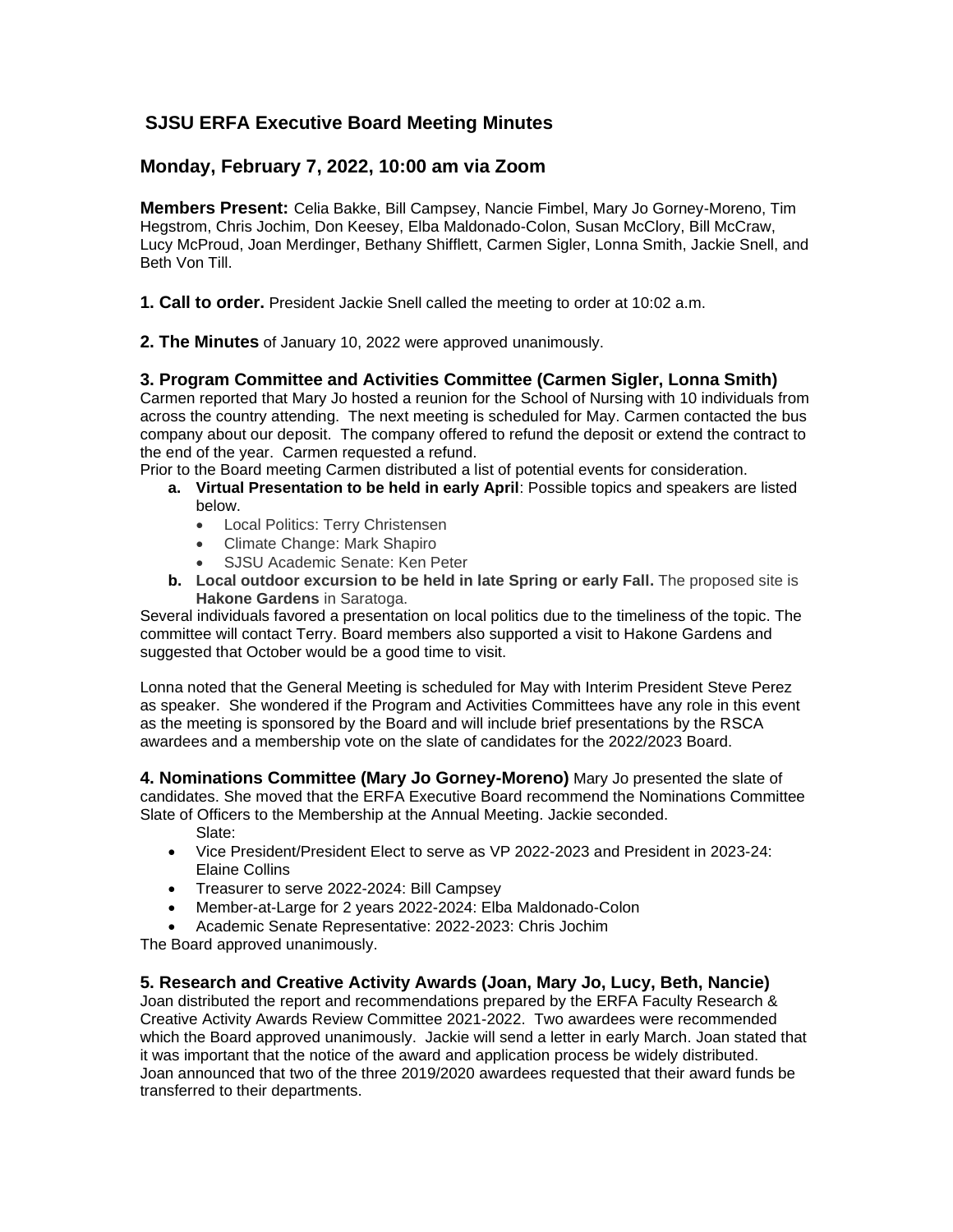**6. Ad hoc Photo Archive Committee (Chris).** Chris announced that the committee had begun to address the photo collection. It was suggested that he get in touch with Gene Bernardini who probably has a large collection of photos and who could provide information about dates and context. Nancie noted that the albums in the ERFA office contained photos from social functions. Carmen shared that she has many photos of faculty who are not all ERFA members. Elba noted that she also has photos and thought that Ji-Mai might as well. It was also suggested that Chris contact Bill Reckmeyer. Chris acknowledged that the committee has not yet addressed the issue of making the photos available publicly.

## **7. Other Reports from Executive Board Members, as Needed.**

**a. Treasurer (Bill)**. The bank balance on February 6, 2022 was \$16,005.42. Bill stated that he will again email Steve Perez asking him to speak at the General Meeting.

**b. Newsletter (Don, Nancie)** Don stated that the newsletter should be distributed in mid-March. March  $1<sup>st</sup>$  is the deadline for submissions. Jackie suggested that the newsletter post a request for donations to the faculty award. Joan explained that the Board had agreed to request funds only once a year in December. A discussion followed about who is receiving reports from the Tower Foundations re donations. Mary receives reports for donations by check, but it is not clear whether online donations are tracked. She should be able to access all information online, but that option is not yet functional. Joan volunteered to donate online and send the information to Mary. Joan will also contact the CFD.

#### **c. Archivist (Celia)** No report.

**d. Biographies/Scholarworks (Joan)** The total biographies to date is 355. Joan continues to encourage Board members to submit their biographies. One of the more recent submissions was from Jill Steinberg who has been gathering information on retirement. Jo submitted an article to the newsletter featuring Jill. Joan presented a suggestion from the Biographies Committee about having a regular column featuring an ERFA member whose biography is in the ERFA ScholarWorks project.

**e. Web Administrator (Bethany)** Bethany submitted her report in advance of the meeting. She reported that the Migration is complete and our new content is now live. <https://www.sjsu.edu/emeritusfaculty/> She has enrolled in some training workshops to better understand the structural components of the content management system since the outside

consulting group handled that part of the migration work. **f. Membership (Joan, Beth, Susan)** Susan announced that the directory was at Maple Press

which will create and apply the mailing labels and deliver the directories to the mailroom. Susan remarked that there is no mention of the directory in any of the position descriptions. Bethany will update the position description for Membership to include the creation, printing and mailing of the directory. Susan spoke to Bethany about creating a PayPal button for payment of membership dues. The cost would be \$1.18 per member. Joan thinks that providing the PayPal option is a good idea. Bill suggested that we could increase the dues. Susan volunteered to track the PayPal payments. Bethany is convinced that we should proceed and Beth concurred. Mary Jo moved that the PayPal option be placed on the website. Bill seconded, and the motion passed unanimously. Joan reported that the membership application form is virtual; the completed form will be sent to Susan. Current outreach includes obtaining a list from CSU ERFSA of SJSU members and contact those who are not members of ERFA.

**g. Academic Senate (Chris)** Chris announced that the first meeting of the Spring semester is scheduled for this afternoon. Alison McKee, Senate Chair, is on medical leave; therefore, Karthika Sasikumar, Vice Chair, will serve as Chair for the Spring semester. Ken Peter will be serving on the Organization and Government Committee along with Chris.